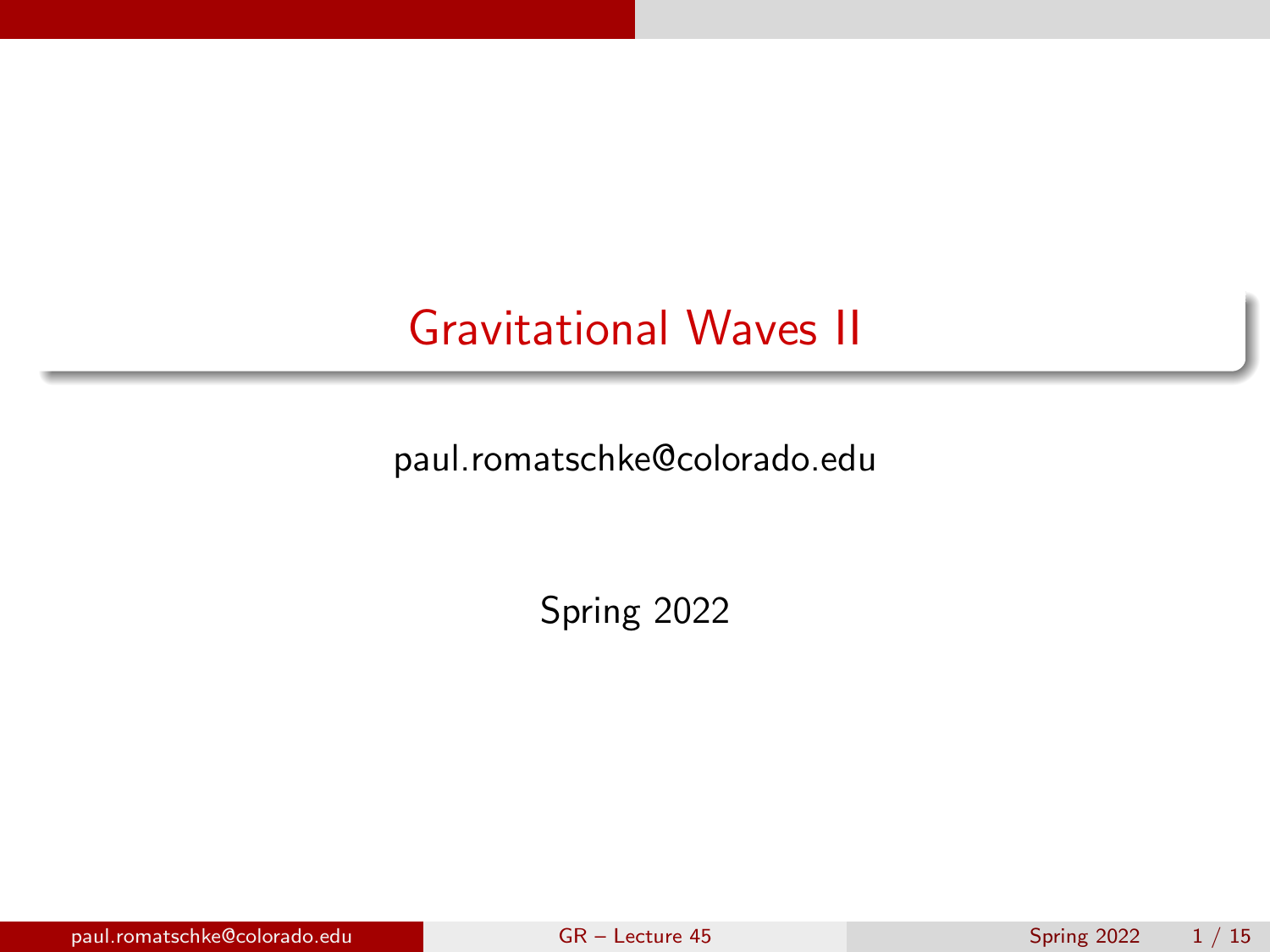- In lecture 44, we discussed gravitational waves in vacuum
- This lets us discuss the propagation of gravitational waves in empty space
- In this lecture, we include matter in the Einstein equations
- This will let us discuss how gravitational waves are generated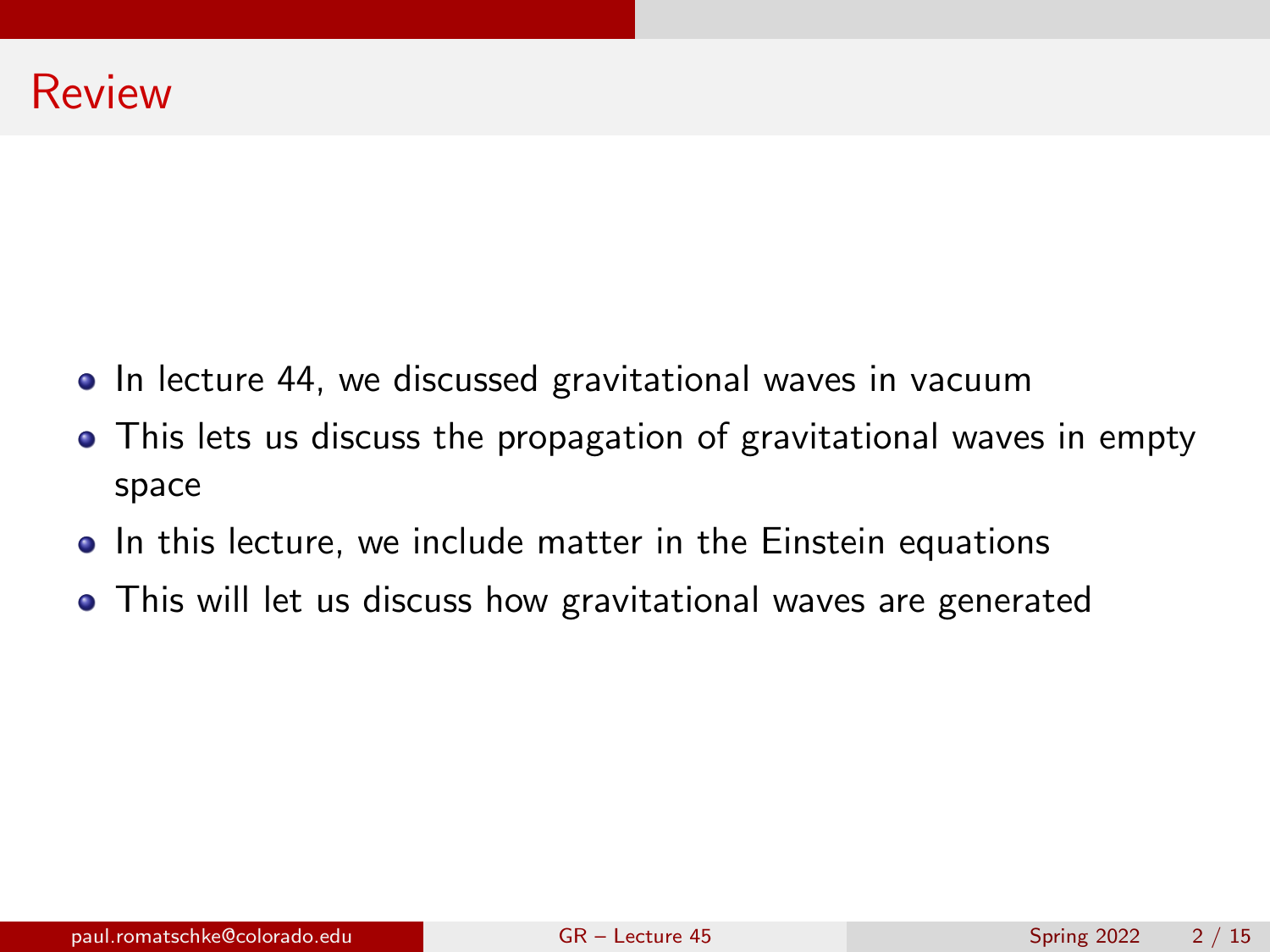# Weak field limit of Einstein Equations

Consider the Einstein Equations w/o cosmological constant:

<span id="page-2-0"></span>
$$
R_{\mu\nu} - \frac{1}{2}g_{\mu\nu}R = 8\pi GT_{\mu\nu}
$$
 (45.1)

• Now consider the *weak field limit* 

$$
g_{\mu\nu}(t,\vec{x}) = \eta_{\mu\nu} + h_{\mu\nu}(t,\vec{x}), \qquad (45.2)
$$

with  $\eta_{\mu\nu} = \text{diag}(-1, 1, 1, 1)$  and  $|h_{\mu\nu}| \ll 1$ 

• Following the same steps as in lecture 44, and using gauge fixing,  $(45.1)$  for  $|h_{\mu\nu}| \ll 1$  becomes

$$
\Box \overline{h}_{\mu\nu} = -16\pi T_{\mu\nu}, \quad \overline{h}_{\mu\nu} = h_{\mu\nu} - \frac{1}{2} \eta_{\mu\nu} h. \tag{45.3}
$$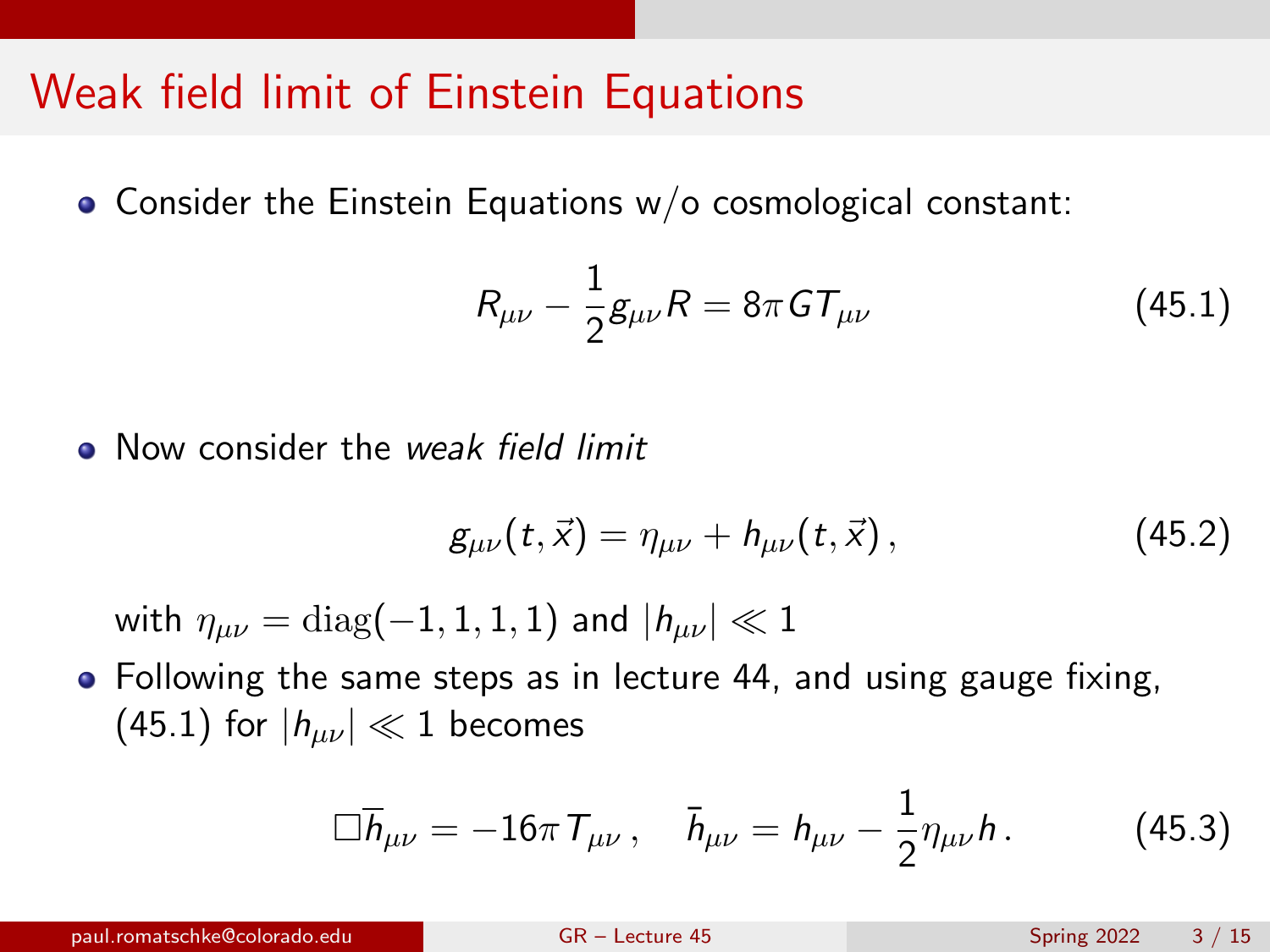# Solving the wave equation

<span id="page-3-0"></span>
$$
\Box \overline{h}_{\mu\nu} = -16\pi \, \mathcal{T}_{\mu\nu} \,, \quad \overline{h}_{\mu\nu} = h_{\mu\nu} - \frac{1}{2} \eta_{\mu\nu} h \,. \tag{45.4}
$$

- For  $T_{\mu\nu} = 0$ , we recover the homogeneous wave-equation from lecture 44
- For  $T_{\mu\nu}\neq 0$ , [\(45.4\)](#page-3-0) inhomogeneous: it corresponds to a wave equation with a source
- We know how to solve such equations: Green's function method!

 $\bullet$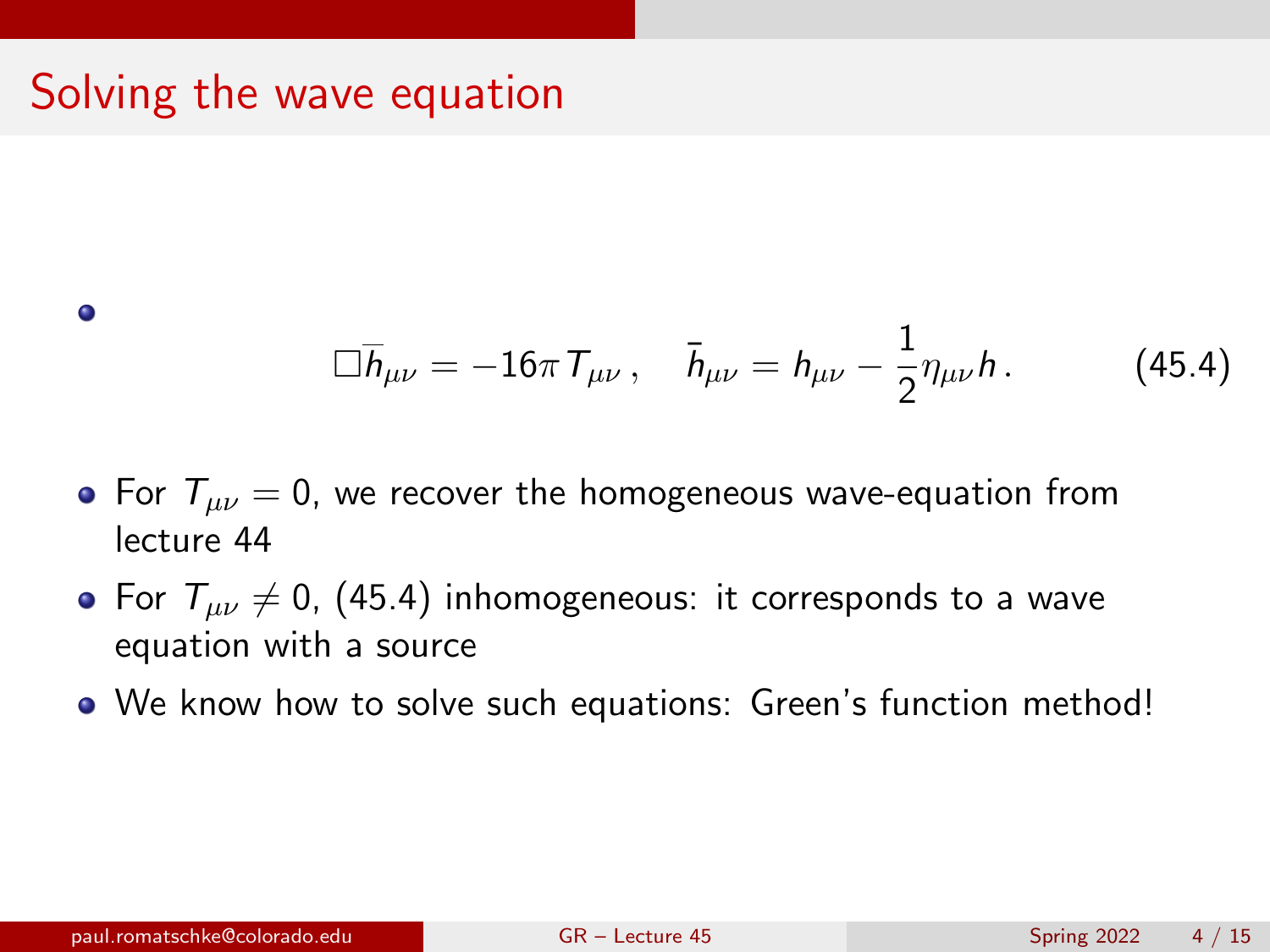## Green's function method

• Define the function  $G(x - y)$  to be the solution to

$$
\Box G(x-y)=\delta(x-y). \qquad (45.5)
$$

If  $G(x)$  is known, the solution to [\(45.4\)](#page-3-0) is given by

$$
\overline{h}_{\mu\nu}(x) = -16\pi G \int d^4 y G(x-y) T_{\mu\nu}(y).
$$
 (45.6)

• Proof: Act with  $\Box$  acting on the coordinate x on this equation:

$$
\Box \overline{h}_{\mu\nu}(x) = -16\pi G \int d^4y \Box G(x-y) T_{\mu\nu}(y) \qquad (45.7)
$$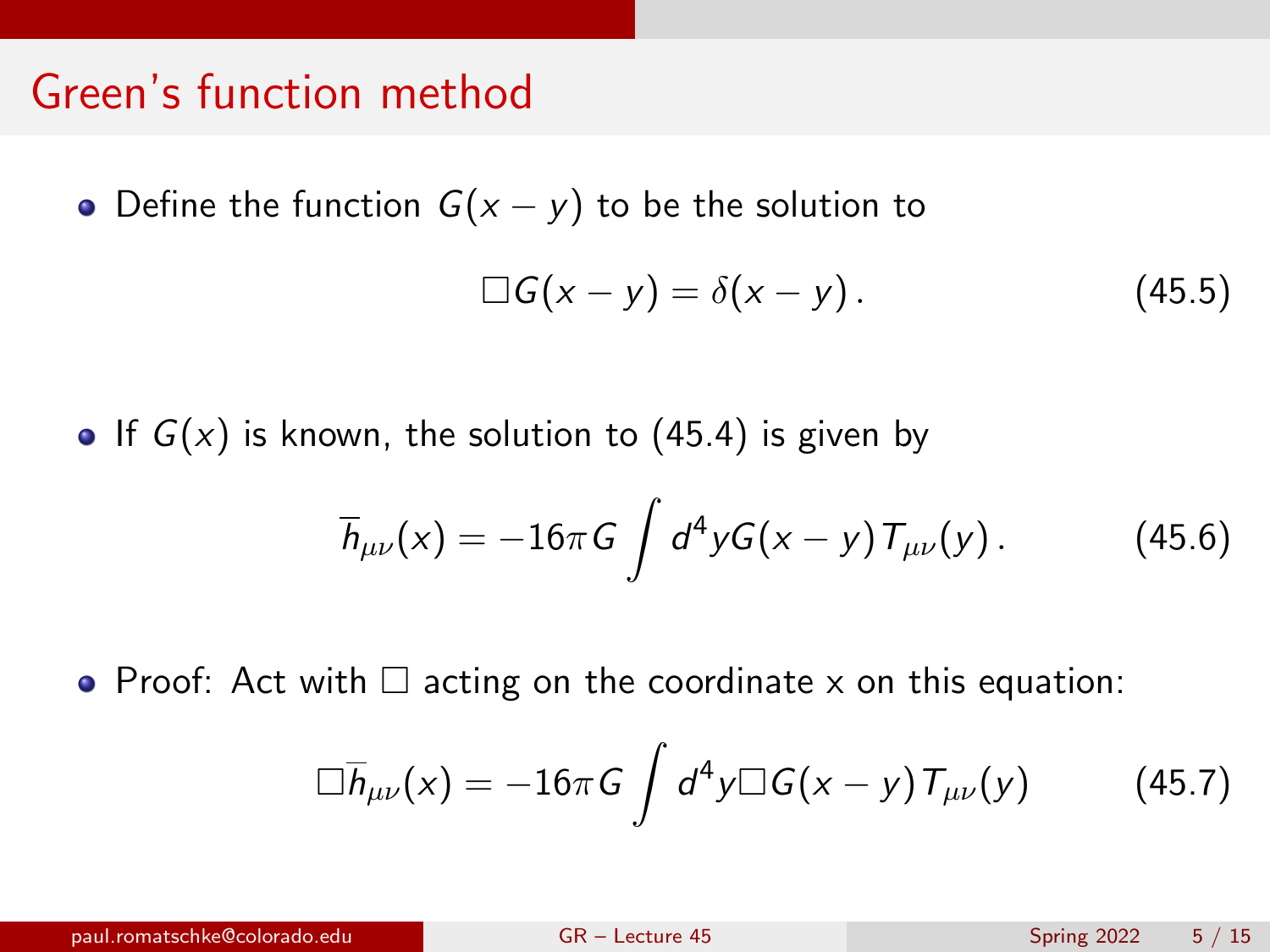## Green's function method

• Define the function  $G(x - y)$  to be the solution to

$$
\Box G(x-y)=\delta(x-y). \qquad (45.8)
$$

If  $G(x)$  is known, the solution to [\(45.4\)](#page-3-0) is given by

$$
\overline{h}_{\mu\nu}(x) = -16\pi G \int d^4 y G(x-y) T_{\mu\nu}(y). \qquad (45.9)
$$

• Proof: Act with  $\Box$  acting on the coordinate x on this equation:

$$
\Box \overline{h}_{\mu\nu}(x) = -16\pi G \int d^4y \delta(x-y) T_{\mu\nu}(y) \qquad (45.10)
$$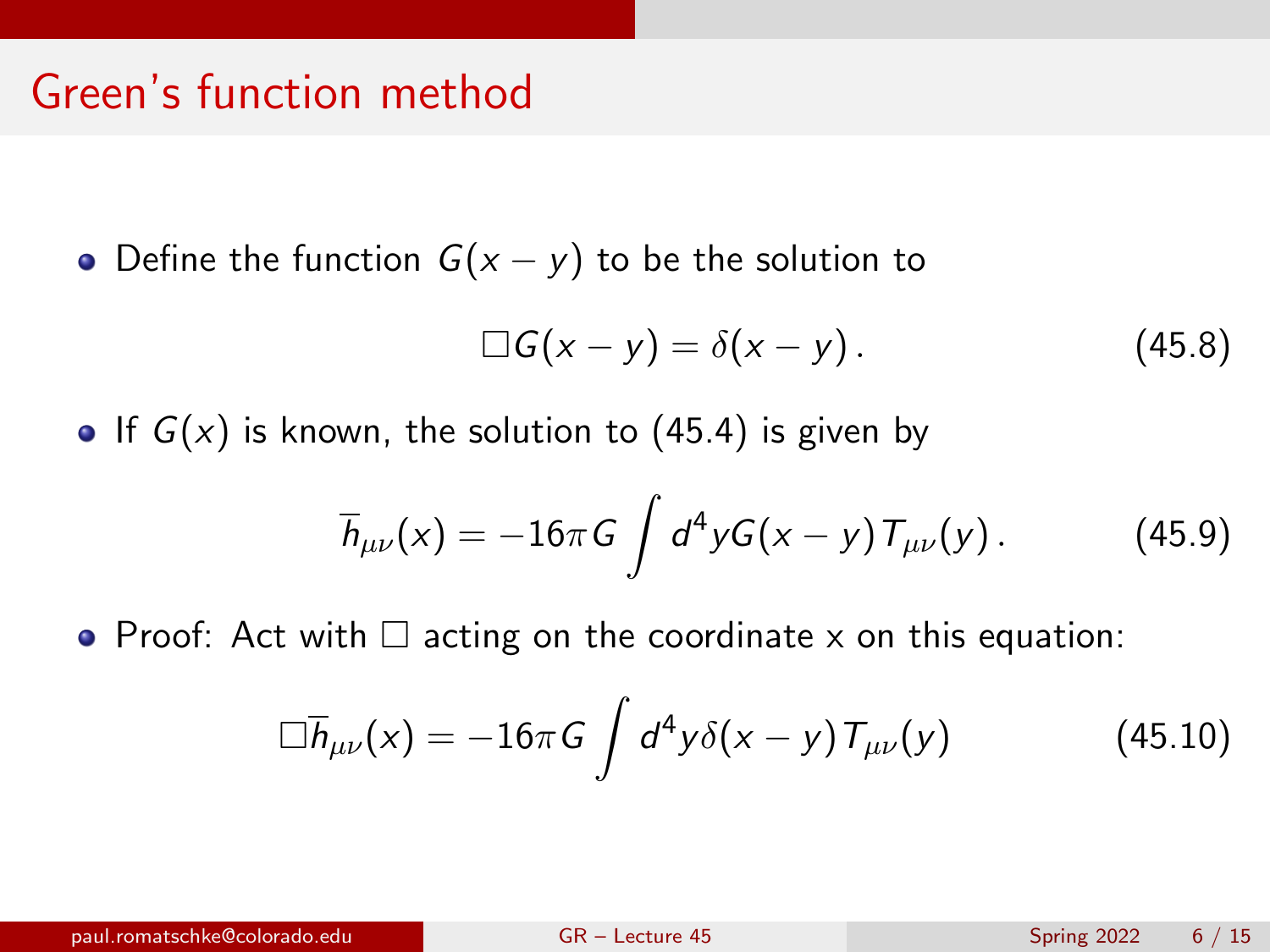## Green's function method

• Define the function  $G(x - y)$  to be the solution to

$$
\Box G(x-y)=\delta(x-y). \qquad (45.11)
$$

• If  $G(x)$  is known, the solution to [\(45.4\)](#page-3-0) is given by

$$
\overline{h}_{\mu\nu}(x) = -16\pi G \int d^4 y G(x-y) T_{\mu\nu}(y).
$$
 (45.12)

• Proof: Act with  $\Box$  acting on the coordinate x on this equation:

$$
\Box \overline{h}_{\mu\nu}(x) = -16\pi \, GT_{\mu\nu}(x) \tag{45.13}
$$

#### QED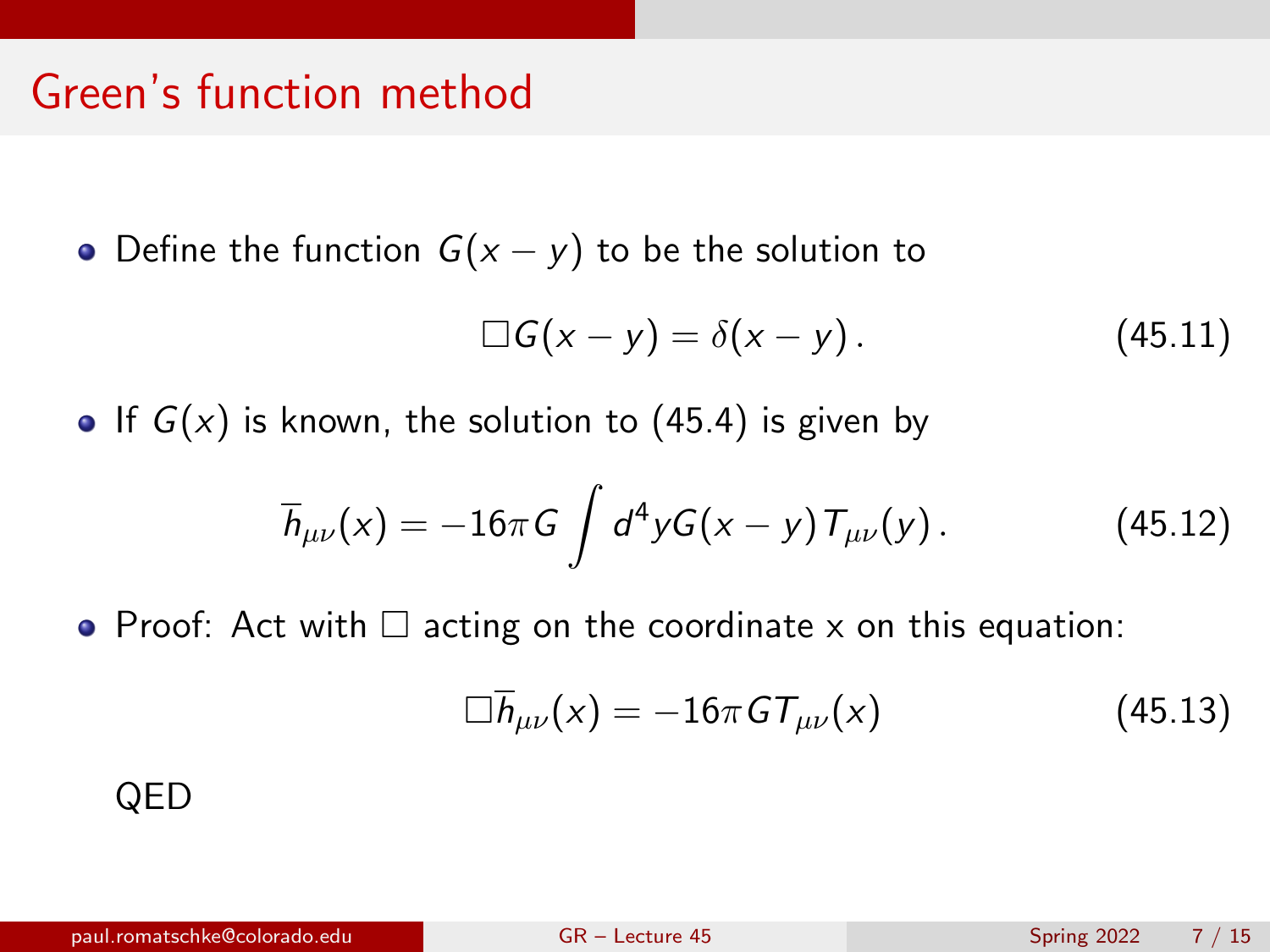## Green's function

• There are several different functions  $G(x)$  fulfilling

$$
\Box G(x-y)=\delta(x-y). \qquad (45.14)
$$

We take the physical one, corresponding to the retarded Green's function:  $\sim$ 

$$
G(x^{\mu}) = -\frac{\Theta(x^0)}{4\pi|\vec{x}|} \delta(|\vec{x}| - x^0) .
$$
 (45.15)

- **•** Proof: homework problem
- With this Green's function, we get

$$
\overline{h}_{\mu\nu} = 4G \int_{y} \frac{T_{\mu\nu}(y)}{|\vec{x} - \vec{y}|} \Theta(x^{0} - y^{0}) \delta\left(|\vec{x} - \vec{y}| - x^{0} + y^{0}\right) . \tag{45.16}
$$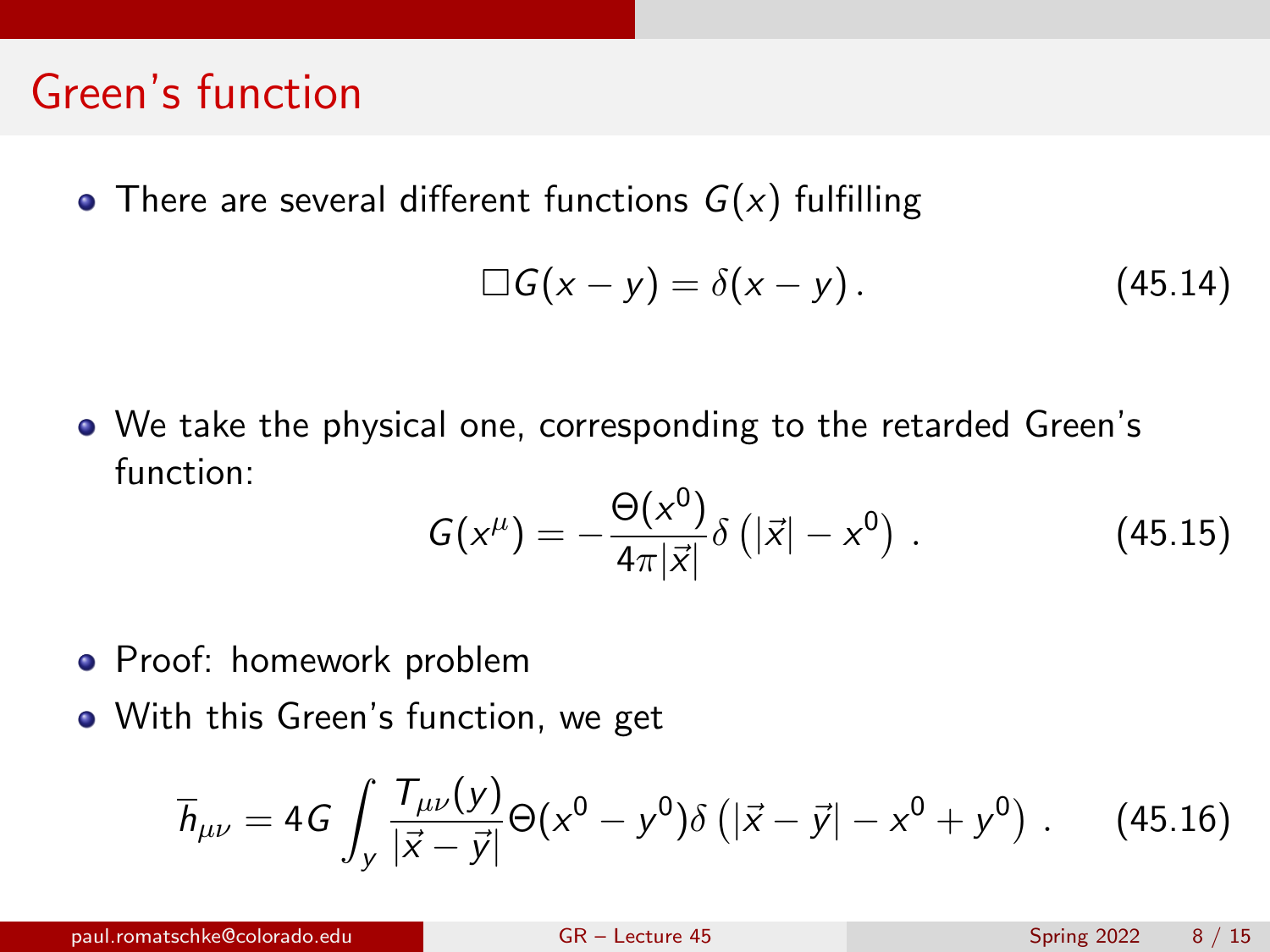#### Solution to Wave equation

We can use the delta-function to do the  $\mathsf{y}^0$  integration:

$$
\overline{h}_{\mu\nu}(x^0, \vec{x}) = 4G \int d^3y \frac{T_{\mu\nu}(x^0 - |\vec{x} - \vec{y}|, \vec{y})}{|\vec{x} - \vec{y}|}
$$
(45.17)

- This is the general (physical) solution for arbitrary source  $T_{\mu\nu}$
- We can simplify the result for *specific* sources, such as a *localized* source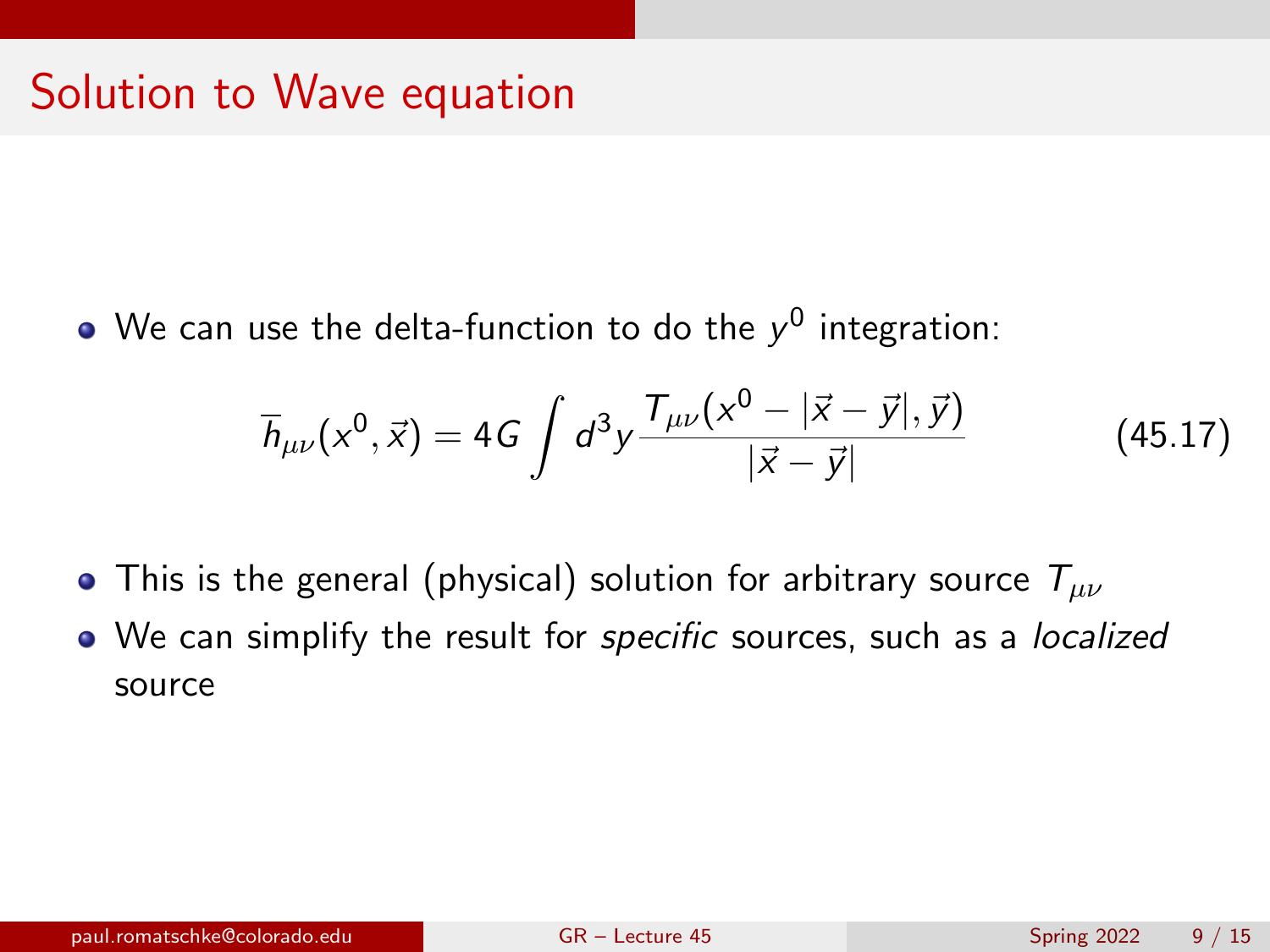#### Solution to Wave equation – Fourier Space

First let's rewrite our solution for  $\bar{h}_{\mu\nu}$  in frequency space:

$$
\bar{h}_{\mu\nu}(x^0, \vec{x}) = \int \frac{d\omega}{2\pi} e^{-i\omega x^0} \tilde{h}_{\mu\nu}(\omega, \vec{x}). \tag{45.18}
$$

• We get

$$
\tilde{h}_{\mu\nu}(\omega,\vec{x}) = 4G \int d^3y \int dx^0 \frac{e^{i\omega x^0}}{|\vec{x}-\vec{y}|} T_{\mu\nu} (x^0 - |\vec{x}-\vec{y}|, \vec{y}) ,
$$
  
\n
$$
= 4G \int d^3y \int dx^0 \frac{e^{i\omega x^0}}{|\vec{x}-\vec{y}|} \int \frac{d\omega'}{2\pi} e^{-i\omega'(x^0 - |\vec{x}-\vec{y}|)} \tilde{T}_{\mu\nu} (\omega',\vec{y})
$$
  
\n
$$
= 4G \int d^3y \frac{\tilde{T}_{\mu\nu}(\omega,\vec{y})}{|\vec{x}-\vec{y}|} e^{i\omega |\vec{x}-\vec{y}|} .
$$
(45.19)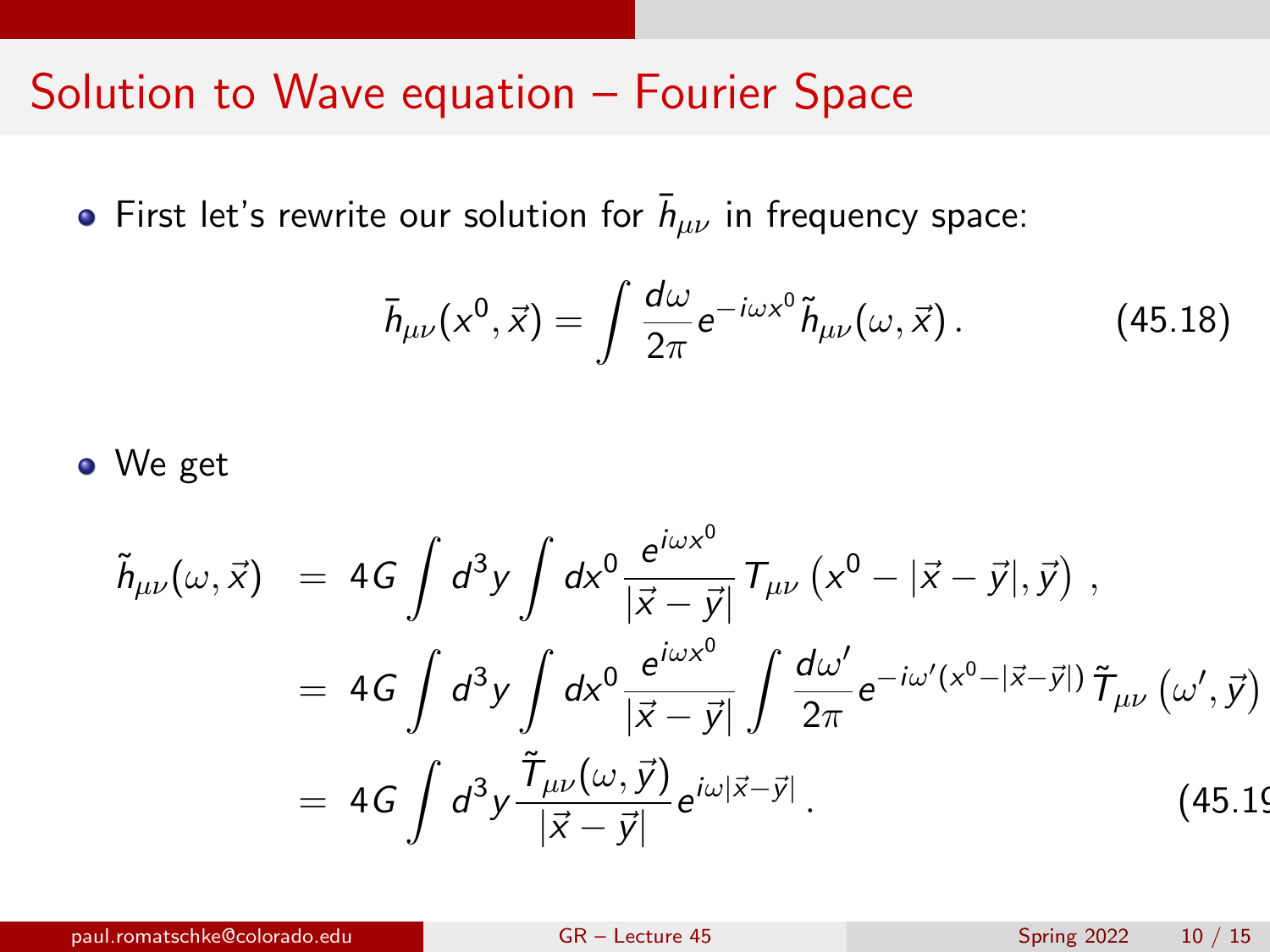#### Localized Source

- If the source is localized (e.g.  $T_{\mu\nu}(\omega, \vec{y}) \propto \delta(y)$ ) and far away, we may approximate the solution for  $\tilde{h}_{\mu\nu}$
- To leading order in a localized source, we take

$$
|\vec{x} - \vec{y}| \simeq |\vec{x}| = r. \tag{45.20}
$$

• For this approximation, we get

$$
\tilde{h}_{\mu\nu}(\omega,r) \simeq 4G \frac{e^{i\omega r}}{r} \int d^3y \,\tilde{T}_{\mu\nu}(\omega,\vec{y})\,. \tag{45.21}
$$

• It's a spherical wave!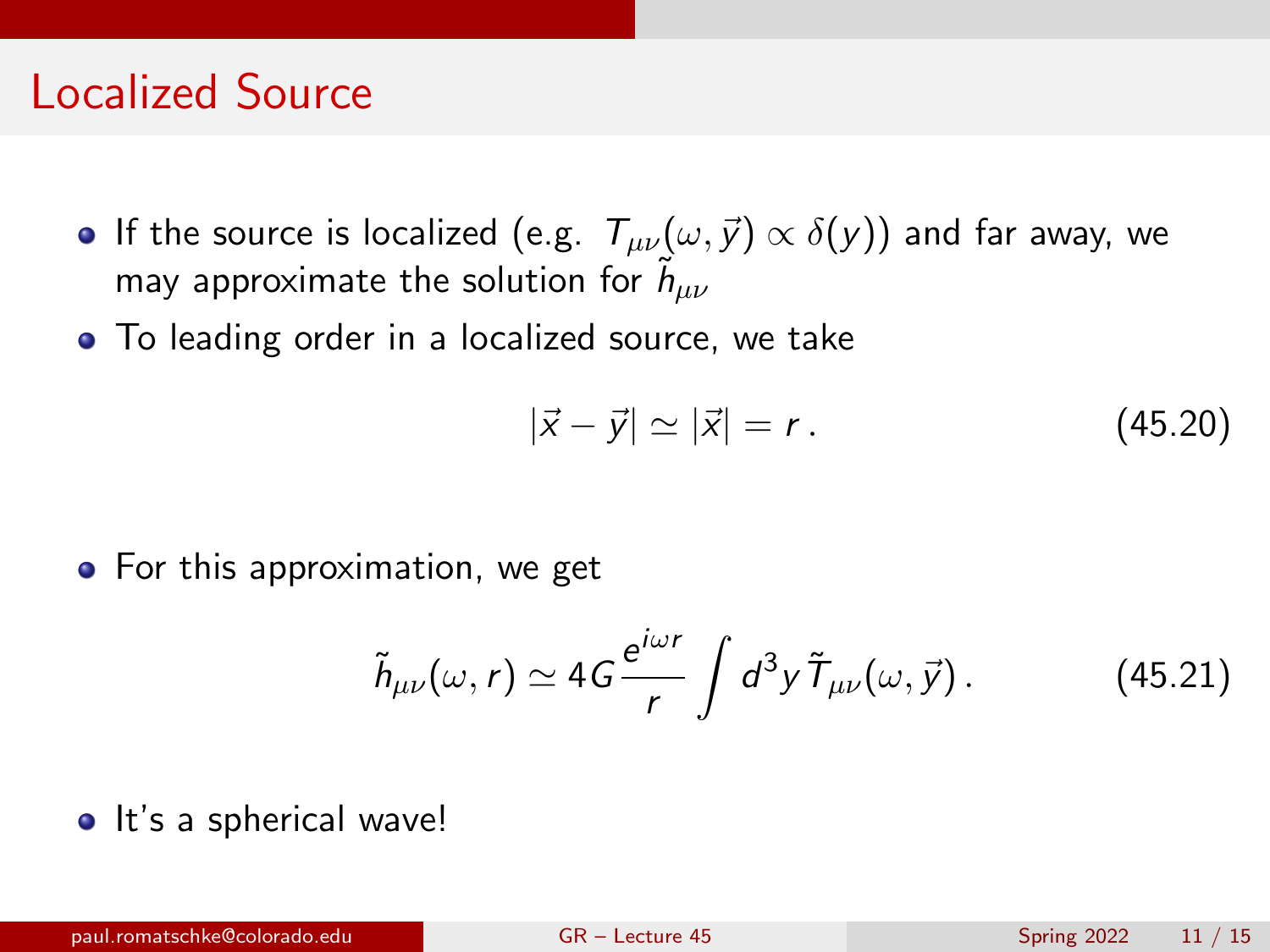#### Localized Source – Gauge fixed

• Next recall that we have a gauge condition on the metric fluctuation:

$$
\partial_{\mu}\bar{h}^{\mu\nu}=0\,,\tag{45.22}
$$

• In frequency space, this implies

$$
i\omega \tilde{h}^{0\nu} + \partial_i \tilde{h}^{i\nu} = 0, \qquad (45.23)
$$

which means that only spatial components  $\tilde{h}^{ij}$  are independent!

• In addition to the gauge condition, recall that the energy-momentum tensor is conserved

$$
\partial_{\mu}T^{\mu\nu}=0.\t\t(45.24)
$$

• In frequency space, this implies

$$
i\omega \tilde{\mathcal{T}}^{0\nu} + \partial_i \tilde{\mathcal{T}}^{i\nu} = 0. \qquad (45.25)
$$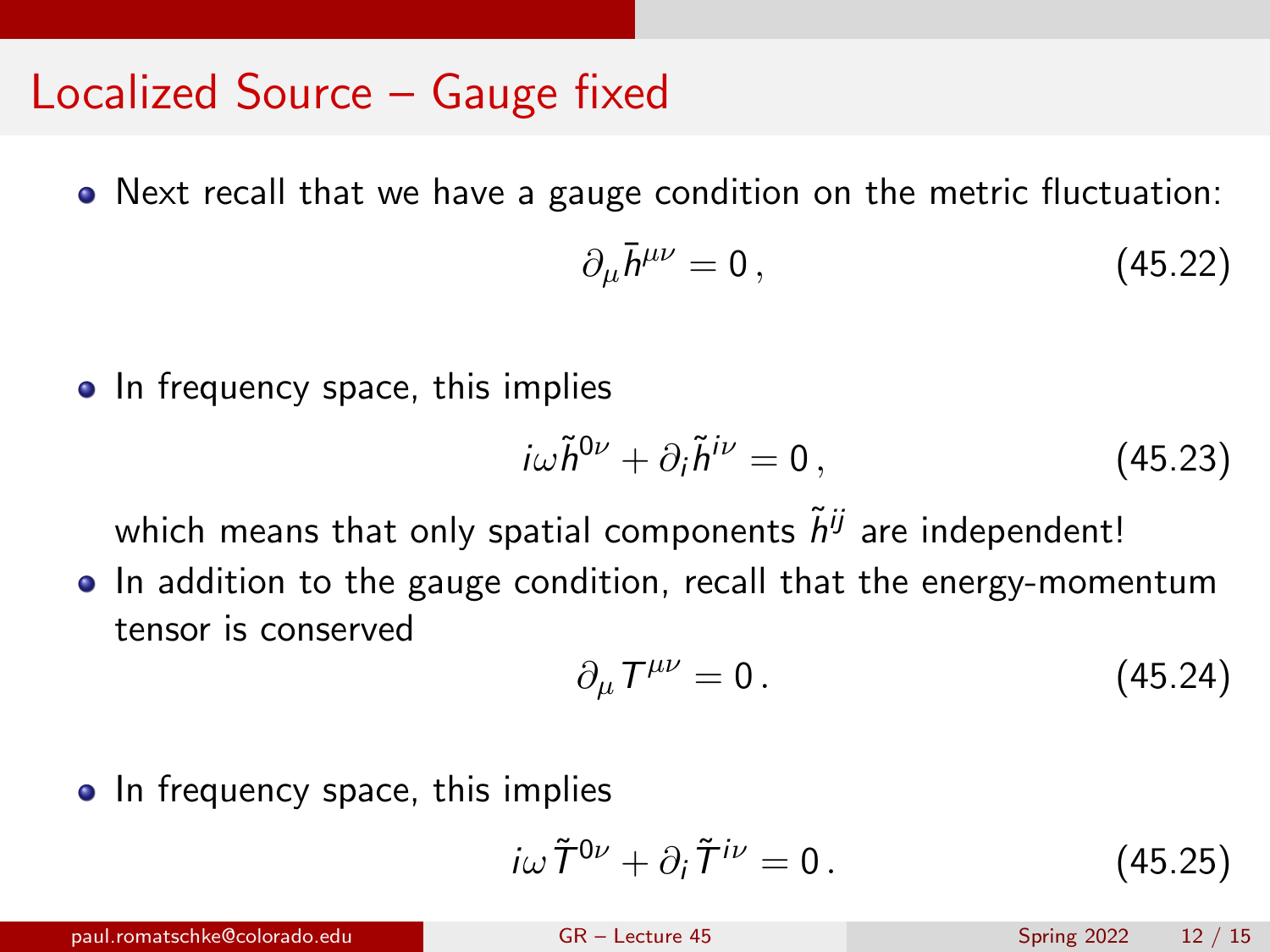# Energy-Momentum Tensor

We can use this to express

$$
\partial_j \tilde{T}^{0j} = -i\omega \tilde{T}^{00}, \quad \partial_j \tilde{T}^{ij} = -i\omega \tilde{T}^{i0}, \qquad (45.26)
$$

• Next, rewrite

<span id="page-12-0"></span>
$$
\int d^3y \tilde{T}_{ij} = \int d^3y \left[ \partial_k (y_i \tilde{T}_{ij}) - y_i \partial_k \tilde{T}_{kj} \right],
$$
  

$$
= - \int d^3y y_i \partial_k \tilde{T}_{kj},
$$
  

$$
= i\omega \int d^3y y_i \tilde{T}^{0j}.
$$
 (45.27)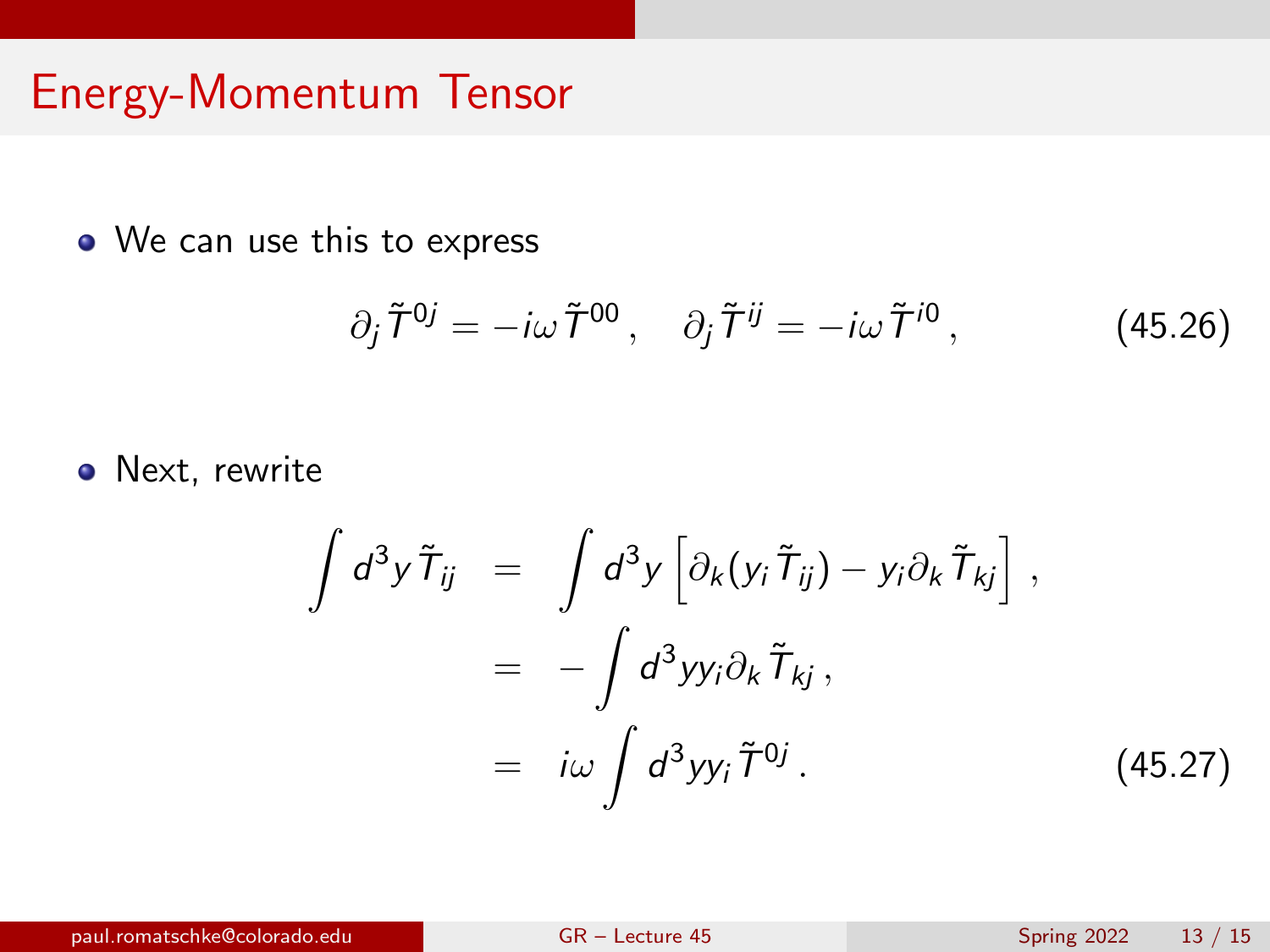#### Localized Source – Gauge fixed

• Collecting terms, so far we have

<span id="page-13-0"></span>
$$
\tilde{h}^{ij}(\omega, r) = 4G \frac{e^{i\omega r}}{r} i\omega \int d^3yy^i \tilde{T}^{0j}
$$
 (45.28)

• Since  $\tilde{h}^{ij} = \tilde{h}^{ji}$  we can symmetrize

$$
y^{i}\tilde{T}^{0j} = \frac{1}{2}\left(y^{i}\tilde{T}^{0j} + y^{j}\tilde{T}^{0i}\right).
$$
 (45.29)

• Using the same trick as in [\(45.27\)](#page-12-0), we have

$$
\int d^3yy' \tilde{T}^{0j} = -\frac{1}{2} \int d^3yy' y^j \partial_k \tilde{T}^{0k},
$$

$$
= \frac{i\omega}{2} \int d^3yy' y^j \tilde{T}^{00} = \frac{i\omega}{2} \tilde{Q}^{ij}. \qquad (45.30)
$$